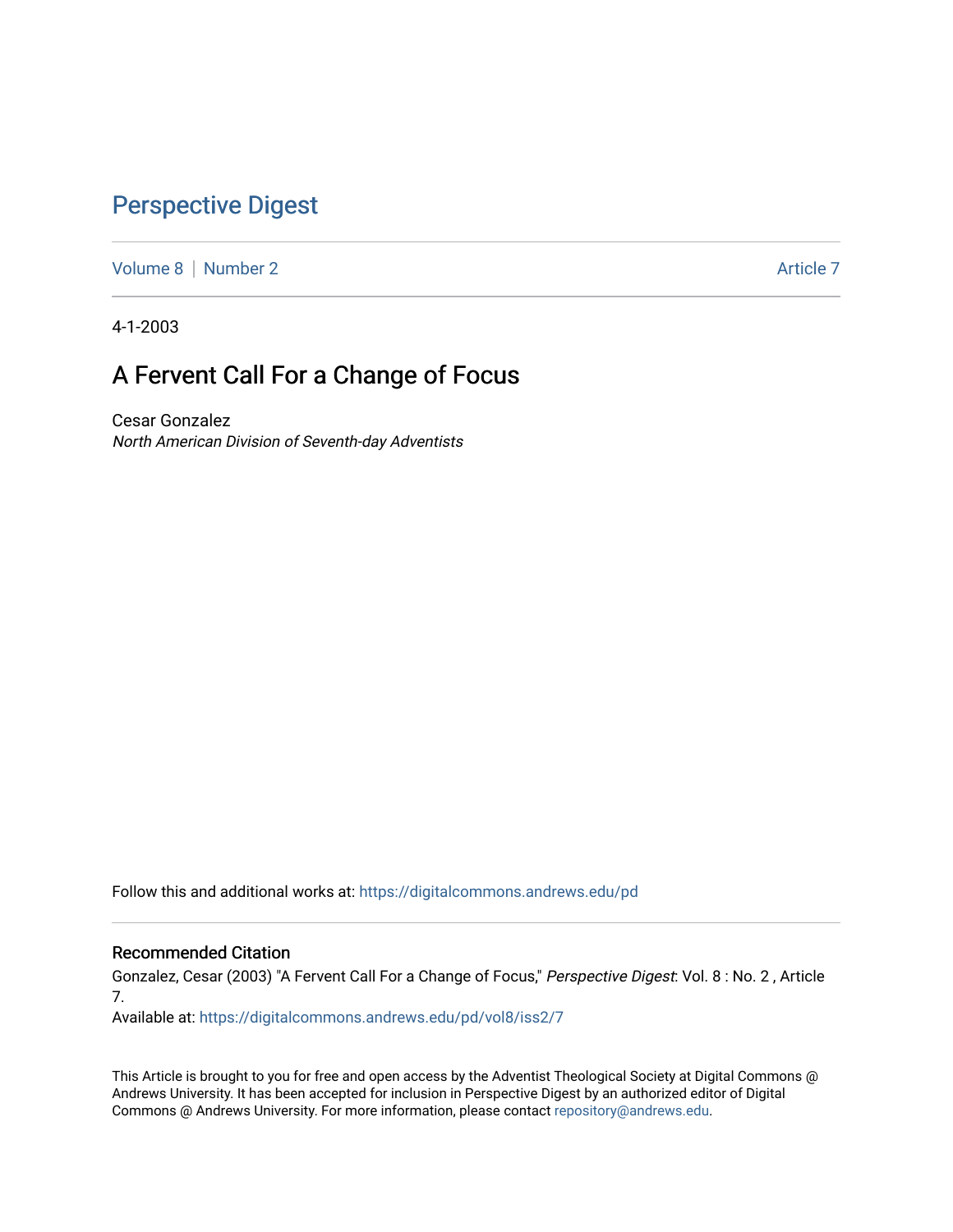#### Gonzalez: A Fervent Call For a Change of Focus

BY C E S A R A. G O N Z A L E Z \*

# **FERVENT CALL** CHANGE OF FOCUS

**O**ld-time Adventists had a bat-<br>the cry: "We have the truth!" The<br>By that, they meant we keep yol<br>the Sabbath. We know what tist<br>happens to the dead. And we the<br>know who is going to receive the unit tle cry: "We have the truth!" By that, they meant we keep the Sabbath. We know what happens to the dead. And we mark of the beast! Some have referred to such thinking as "elitist elation."

By whatever name, it is built on a fallacy, namely, that correct information about Bible doctrines—"the truth"—equals salvation.

It doesn't.

Our children—who, when asked to define Adventism, come up with "going to church on Saturday, being vegetarians, and not wearing jewelry" stand as Exhibit One in our Adventist culture. A more mature exhibit: Those who define "unequally yoked" as marrying a non-Adventist, while failing to perceive that the church may have become unequally yoked in its marriage with Christ.

I grew up thinking that an evangelistic crusade (as they were called) offered a stage on which we entered

\* *Cesar A. Gonzalez works as the Young Adult Ministries Coordinator in the Volunteer Ministries Department of the North American Division headquarters. He is also the youth ministries director of the Washington Spanish church in Silver Spring, Maryland.*